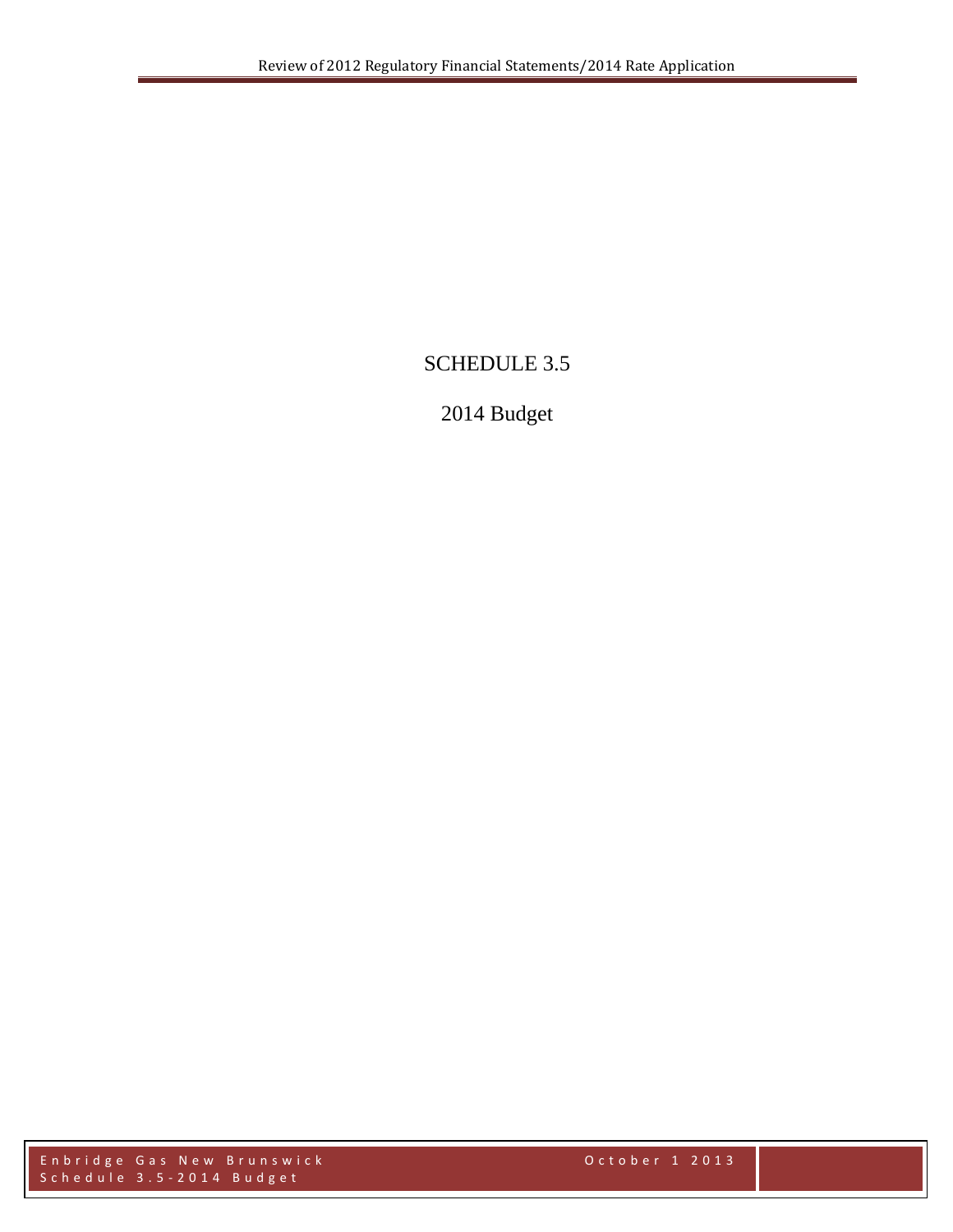Budget Balance Sheet for Regulatory Purposes As at December 31, 2014

#### **Notice to Reader: Subject to approval by the New Brunswick Energy and Utilities Board**

(in thousands of dollars)

| <b>Assets</b>                                                                                                                      | 2014             |
|------------------------------------------------------------------------------------------------------------------------------------|------------------|
| <b>Regulated Assets</b>                                                                                                            |                  |
| Property, Plant and Equipment (Note 2)<br>Gas Distributor Plant in Service - Net (includes AFUDC capitalized during 2014 of \$3.8) | \$<br>179,108    |
| <b>Construction Work In Progress - Gas Distributor Plant</b>                                                                       | 400              |
| <b>Total Property, Plant &amp; Equipment</b>                                                                                       | 179,508          |
| <b>Deferred Charges</b>                                                                                                            |                  |
| Deferred Development Costs - Net (Note 3)                                                                                          | 350              |
| Development O&M Capitalized Costs - Net (Note 4)<br><b>Total Deferred Charges</b>                                                  | 94,396<br>94,746 |
|                                                                                                                                    |                  |
| <b>Short Term Investments</b>                                                                                                      | 2,959            |
| <b>Total Regulated Rate Base Assets</b>                                                                                            | 277,213          |
| <b>Other Regulated Assets (Note 5)</b>                                                                                             | 32,429           |
| <b>Total Regulated Assets</b>                                                                                                      | 309,642          |
| <b>Regulatory Deferral (Note 1)</b>                                                                                                | 182,786          |
| <b>Total Assets</b>                                                                                                                | \$<br>492,428    |
|                                                                                                                                    |                  |
| <b>Liabilities and Partner's Equity</b>                                                                                            |                  |
| Partner's Equity (Ratebase) (Note 1)                                                                                               | \$<br>134,233    |
| Long-term Advances from Associates and Affiliates (Note 6)                                                                         | 149,500          |
| <b>Other Regulated Liabilities (Note 7)</b>                                                                                        | 25,909           |
|                                                                                                                                    | 309,642          |
| <b>Partner's Equity (Regulatory Deferral)</b>                                                                                      | 182,786          |
| <b>Total Liabilities and Equity</b>                                                                                                | \$<br>492,428    |

**Financial Statement Effects of Rate Regulation and Legislative Changes –** Note 1 **Rate Base for Regulatory Purposes –** Note 12 **Capital Structure for Regulatory Purposes** – Note 13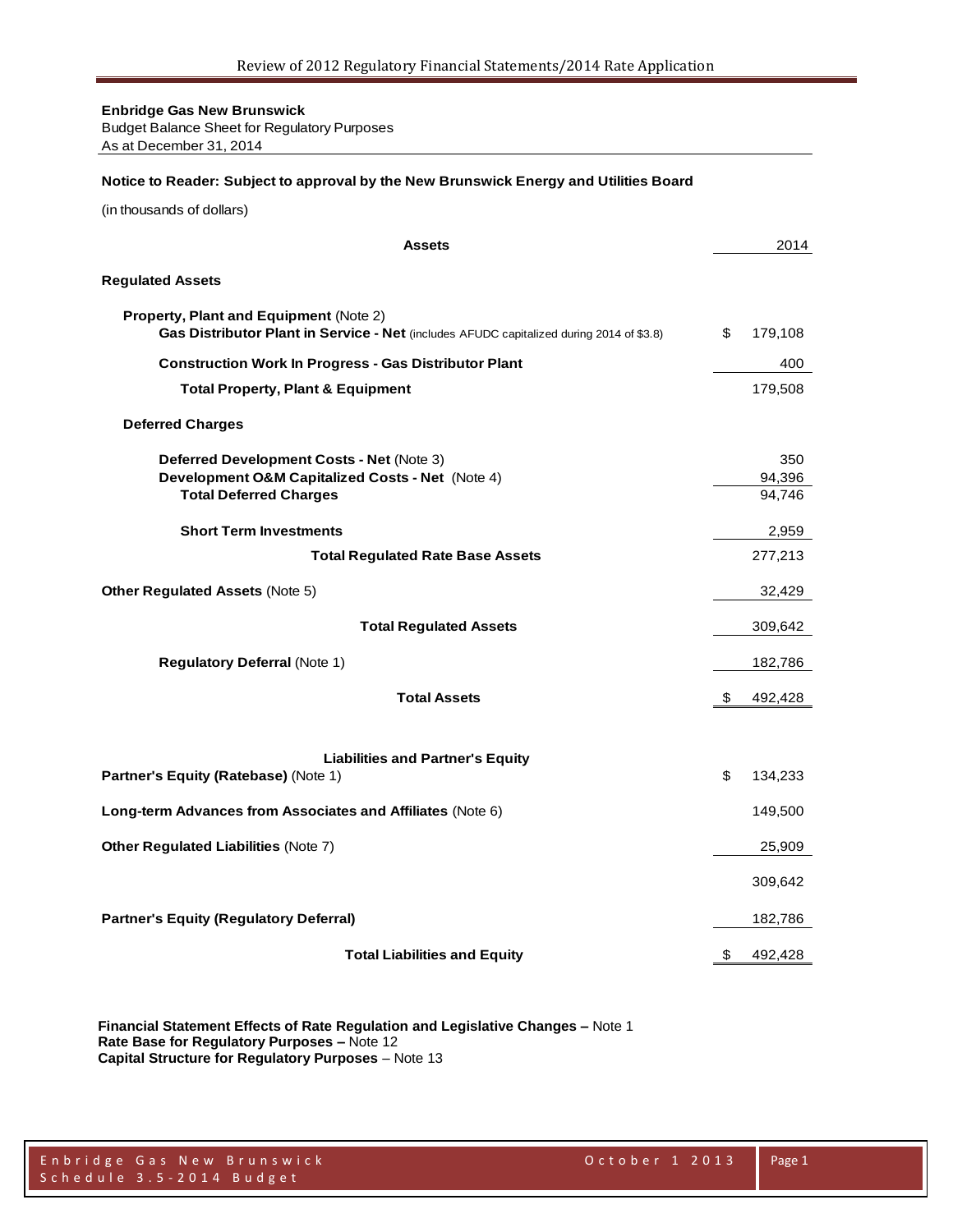Statement of Budgeted Income for Regulatory Purposes For the year ended December 31, 2014

#### **Notice to Reader: Subject to approval by the New Brunswick Energy and Utilities Board**

(in thousands of dollars)

|                                                                                 | 2014         |
|---------------------------------------------------------------------------------|--------------|
| <b>Revenue</b>                                                                  |              |
| <b>Operating Revenue (Note 8)</b>                                               |              |
| Gas distribution                                                                | \$<br>48,615 |
| Miscellaneous                                                                   | 180          |
| <b>Allowance for Funds Used During Construction</b>                             | 4            |
| <b>Installation Service</b>                                                     | 48,799       |
| Revenue                                                                         | 858          |
| Cost of goods sold                                                              | (721)        |
|                                                                                 | 137          |
| <b>Total Revenue</b>                                                            | 48,936       |
|                                                                                 |              |
| <b>Expenses</b>                                                                 |              |
| <b>Operating Expenses</b>                                                       |              |
| Operating and maintenance (Note 9)                                              | 12,608       |
| Transportation (net)                                                            | 2,134        |
| Total Operating and maintenance expenses                                        | 14,742       |
| Bad debt expense                                                                | 278          |
| <b>Amortization of Property, Plant and Equipment</b>                            | 7,665        |
| <b>Municipal and Other Taxes</b>                                                | 1,250        |
| Interest on Amounts Due to Associates & Affiliates and Other Interest (Note 10) | 8,414        |
| <b>Amortization of Deferred Development Costs</b>                               | 2,877        |
| <b>Total Expenses</b>                                                           | 35,226       |
| Income before Extraordinary Items, Regulatory Deferral and Return on Rate Base  | 13,710       |
| <b>Regulatory Deferral</b>                                                      | (167)        |
| <b>Regulated Return on Equity (Note 11)</b>                                     | \$<br>13,543 |

**Financial Statement Effects of Rate Regulation and Legislative Changes –** Note 1 **Details of Affiliate Transactions** – Note 14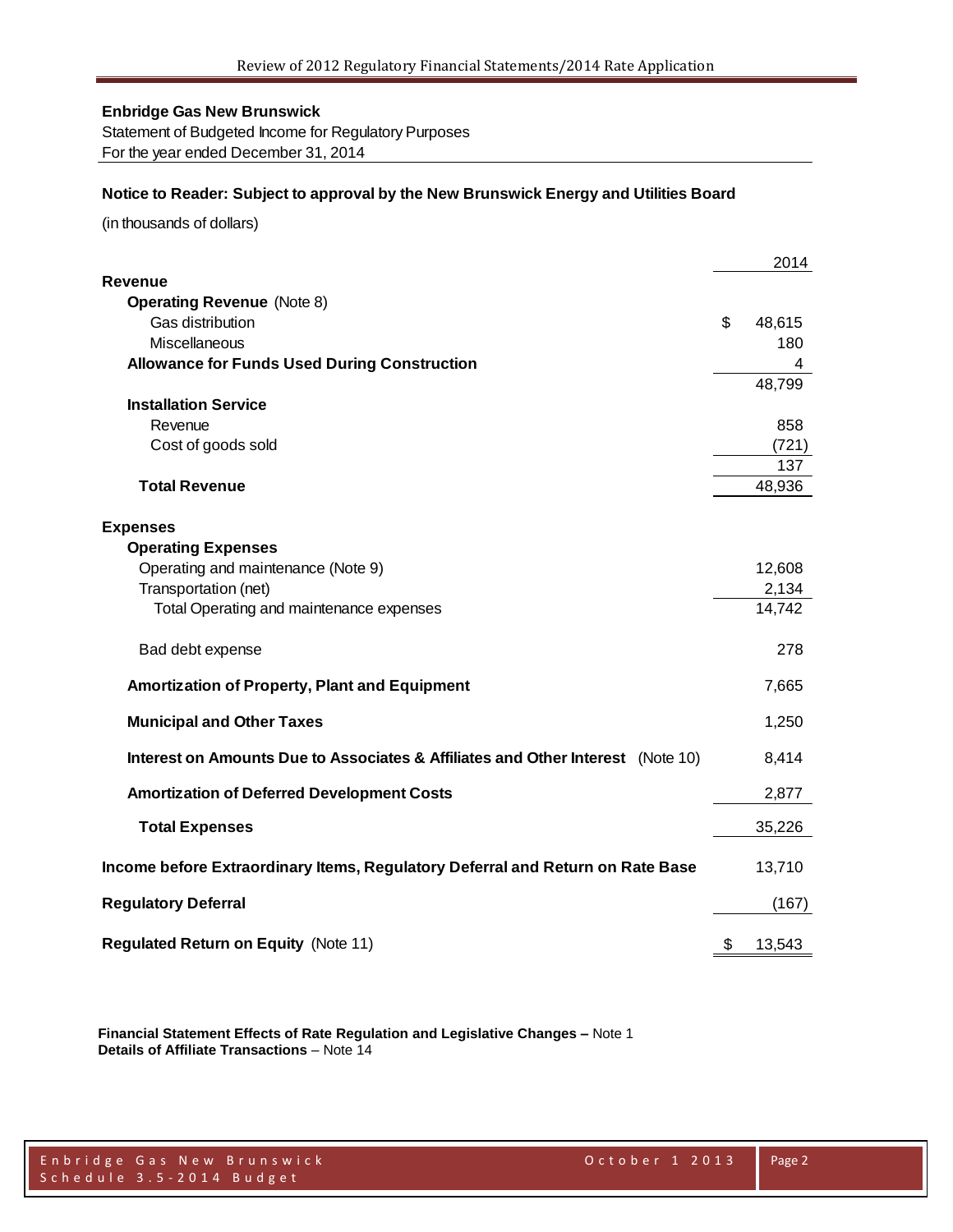#### **Enbridge Gas New Brunswick**  Notes to 2014 Budget Regulatory Financial Results

For the year ended December 31, 2014

#### Note 1 **Financial Statement Effects of Rate Regulation and Legislative Changes**

The Partnership's primary business activities are subject to regulation by the New Brunswick Energy and Utilities Board (EUB). The Partnership follows accounting practices prescribed by its regulator or stipulated in approved ratemaking decisions that are subject to examination and approval by the EUB and are similar to those being used by other enterprises in the gas distribution industry in Canada. Accordingly, the timing and recognition of certain revenues and expenses may differ from that otherwise expected under generally accepted accounting principles (GAAP) applicable to non-regulated operations. The ultimate recoverability of costs incurred is dependent upon the approval of the EUB.

Rate regulation creates differences between the manner in which the Partnership accounts for transactions or events and how they would be accounted for if the Partnership was not subject to rate regulation. The differences in accounting treatment include:

The EUB permits an "allowance for funds used during construction" (AFUDC) to be included in the rate base. In addition, AFUDC is included in the cost of property, plant and equipment and is depreciated over future periods as part of the total cost of the related asset, based on the expectation that depreciation expense, including the AFUDC component, will be approved for inclusion in future rates. AFUDC for rate-regulated entities includes both an interest component and a cost of equity component. In the absence of rate regulation, GAAP would permit the capitalization of only the interest component. Therefore, the initial set up of the equity component as a capitalized asset and the corresponding revenue recognized during the construction phase would not be recognized nor would the subsequent depreciation of the asset.

As prescribed by the EUB, the Partnership does not recognize gains and losses on the sale of all of its natural gas in the statement of income and uses a purchase gas variance account to defer the gain or loss on sale. Non-regulated enterprises would normally account for the gain or loss in the statement of income or comprehensive income.

Enbridge Inc., on behalf of the Partnership, maintains a pension plan which provides defined benefit pension benefits to employees. As prescribed by the EUB, contributions made to the plan are expensed as paid, consistent with the recovery of such costs in rates. Under GAAP, pension costs and obligations for defined benefit pension plans are determined using the projected benefit method and are charged to income as services are rendered.

The Partnership had been subject to non-traditional regulation which recognized its immature nature. Unlike many similar utilities, the Partnership's rates were not set on a cost based methodology. Prior to October 1, 2012, the Partnership's rates were set exclusively based upon a market based methodology, and were based on a targeted savings over alternate fuel for end use customers. This rate setting methodology had been approved by the EUB for use during the development period after which rates are expected to be cost based.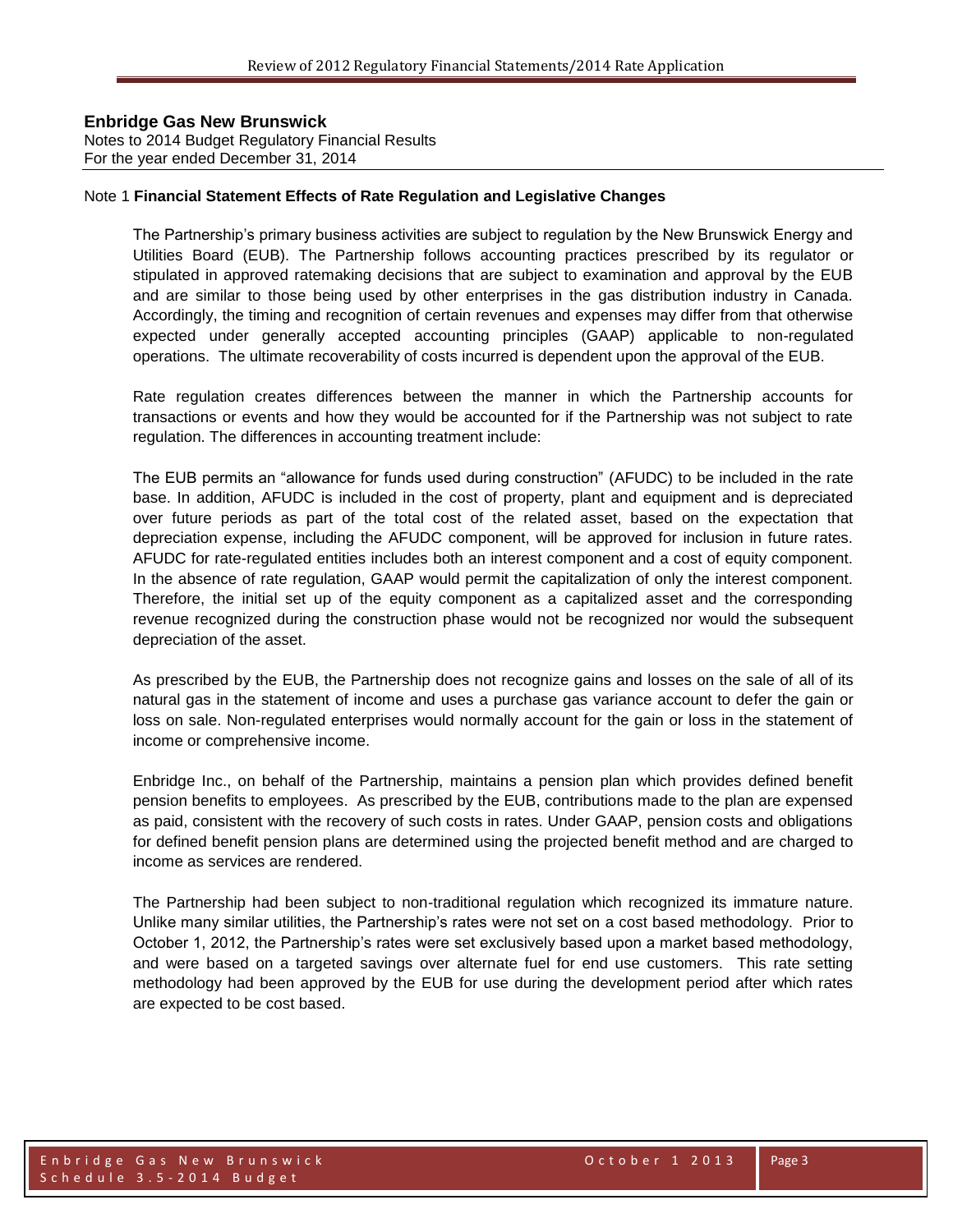Notes to 2014 Budget Regulatory Financial Results For the year ended December 31, 2014

#### Note 1 **Financial Statement Effects of Rate Regulation and Legislative Changes (continued)**

In December 2011, the Province of New Brunswick introduced legislation that outlined new rate classes, and a new rate setting methodology for the Partnership. The legislation subsequently received proclamation on January 18, 2012, with the supporting Rate and Tariffs Regulation being filed April 16, 2012.

In May 2013, in response to an appeal launched by EGNB, the New Brunswick Court of Appeal ruled that the Section 4(1) of the Regulation restricting the revenue to cost ratio to 1.2:1 was ultra vires. In response EGNB filed a rate variance application with the Board and received new rates effective August 1, 2013 which will allow EGNB to recover its full revenue requirement for the remainder of 2013.

The legislation noted above also provided direction with regards to the regulatory deferral account, which the EUB had historically approved to capture the difference between the Partnership's regulated revenues and its revenue requirement, which non-regulated enterprises would not recognize. Based on the legislative changes, the Partnership is no longer permitted to depreciate, amortize, earn a return on, or otherwise consider the regulatory deferral account when calculating its revenue requirement. In response to this legislation the Partnership has not considered the deferral account for the purpose of establishing the revenue requirement, however it will remain as an asset on Enbridge Gas New Brunswick balance sheet as it remains an asset of the Partnership for regulatory purposes. Similarly, the capital structure associated with the regulatory deferral account will also remain on the balance sheet, however, the debt and equity associated with the regulatory deferral account are not considered when calculating the allowed rate of return for the Partnership.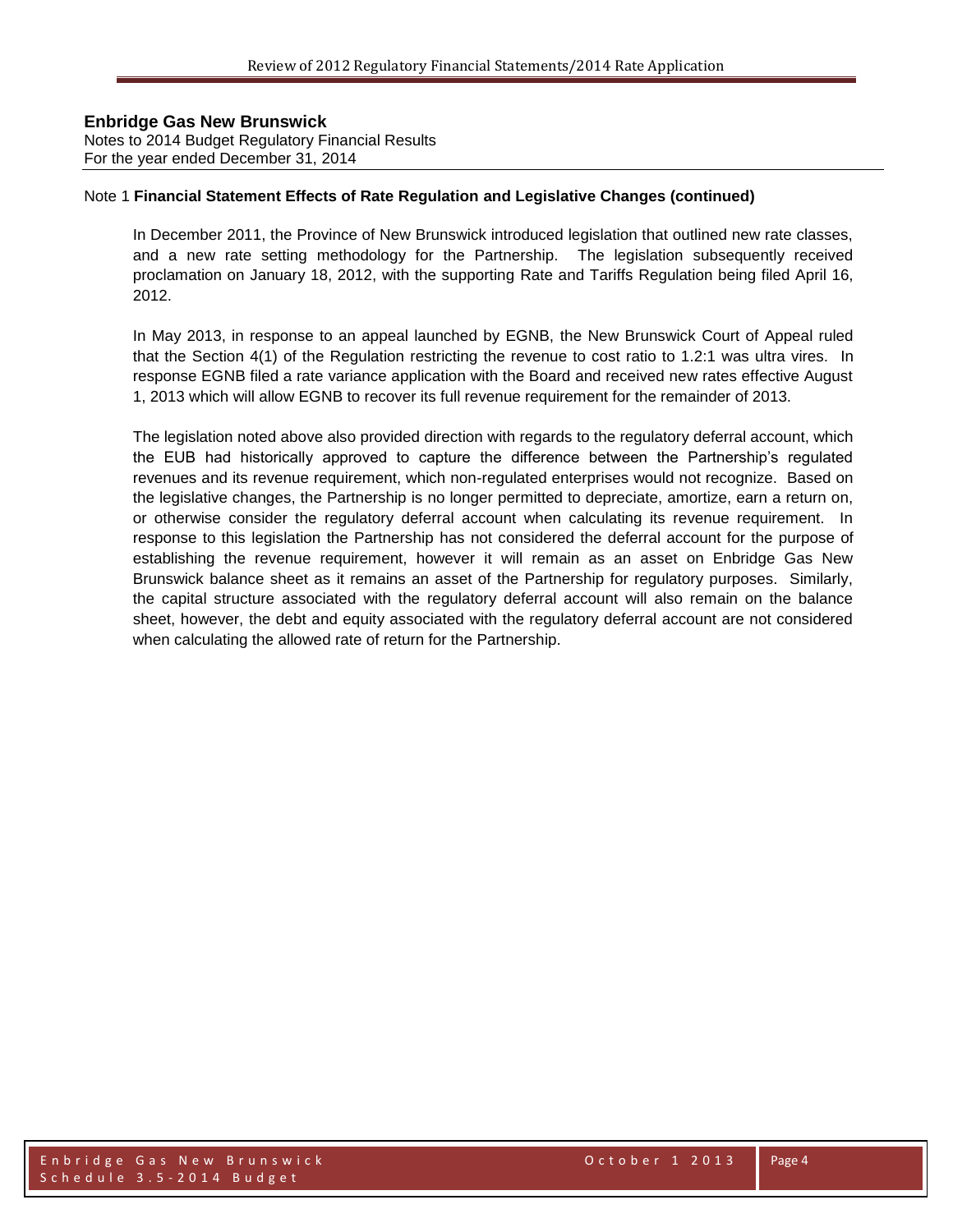Notes to 2014 Budget Regulatory Financial Results For the year ended December 31, 2014

#### (in thousands of dollars)

#### Note 2 **Property, Plant & Equipment**

|                                   |    | Cost    | <b>Accumulated</b><br><b>Amortization</b> | <b>Net Book</b><br>Value | <b>Rates of</b><br>Amortizatio |
|-----------------------------------|----|---------|-------------------------------------------|--------------------------|--------------------------------|
| Property, plant & equipment       |    |         |                                           |                          |                                |
| <b>General Plant</b>              |    |         |                                           |                          |                                |
| Computer Hardware & Software      | \$ | 3,110   | (2, 159)                                  | 951                      | 28.80%                         |
| Tools and Work Equipment          |    | 1,025   | (379)                                     | 646                      | 5.30%                          |
| Office Furniture and Equipment    |    | 488     | (177)                                     | 311                      | 4.40%                          |
| <b>Transportation Equipment</b>   |    | 1,617   | (780)                                     | 837                      | 25.00%                         |
| Incentives                        |    | 91      | (18)                                      | 73                       | 20.00%                         |
| Leasehold Improvements            |    | 914     | (565)                                     | 349                      | 1                              |
| Subtotal                          |    | 7,245   | (4,078)                                   | 3,167                    |                                |
| <b>Distribution Plant</b>         |    |         |                                           |                          |                                |
| Land                              |    | 375     |                                           | 375                      |                                |
| Rights of way and easements       |    | 156     |                                           | 156                      |                                |
| <b>Distribution Mains</b>         |    | 128,068 | (24, 875)                                 | 103,193                  | 2.43%                          |
| <b>Street Services</b>            |    | 59,162  | (14, 789)                                 | 44,373                   | 3.83%                          |
| Meters and Regulators             |    | 24,512  | (6,012)                                   | 18,500                   | 3.83%                          |
| <b>Stations</b>                   |    | 14,171  | (4, 827)                                  | 9,344                    | 4.40%                          |
| Subtotal                          |    | 226,444 | (50, 503)                                 | 175,941                  |                                |
| Total plant in service            |    | 233,689 | (54, 581)                                 | 179,108                  |                                |
| Construction work in progress     |    | 400     |                                           | 400                      |                                |
| Total property, plant & equipment | \$ | 234,089 | \$<br>(54, 581)                           | \$<br>179,508            |                                |

1 - Amortized over the term of the related leases.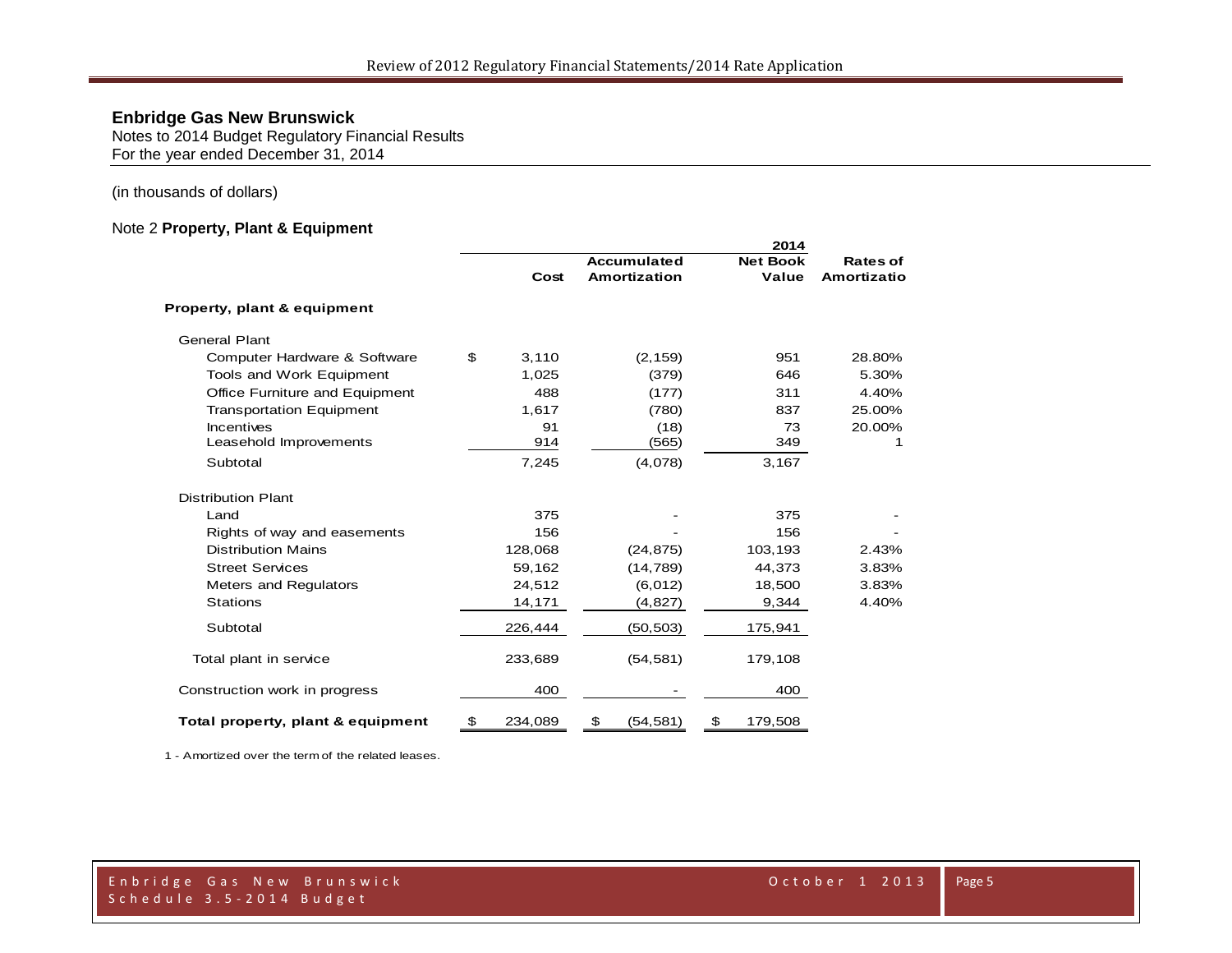Notes to 2014 Budget Regulatory Financial Results For the year ended December 31, 2014

#### (in thousands of dollars)

#### Note 3 **Deferred Development Costs - Net**

|                                          |                      |    |                             | 2014                     |
|------------------------------------------|----------------------|----|-----------------------------|--------------------------|
|                                          | Cost                 |    | Accumulated<br>Amortization | <b>Net Book</b><br>Value |
| Franchise fee<br>Deferred carrying costs | \$<br>1.500<br>1,784 | \$ | (1, 150)<br>(1,784)         | \$<br>350                |
| Total deferred development costs, net    | 3.284                | S  | (2,934)                     | \$<br>350                |

#### Note 4 **Development O&M Capitalized Costs – Net**

|                                              |         |   |                             |   | 2014                     |
|----------------------------------------------|---------|---|-----------------------------|---|--------------------------|
|                                              | Cost    |   | Accumulated<br>Amortization |   | <b>Net Book</b><br>Value |
| Development O&M capitalized costs            | 114.953 | S | (20, 557)                   |   | 94,396                   |
| Total development O&M capitalized costs, net | 114.953 | S | (20, 557)                   | S | 94,396                   |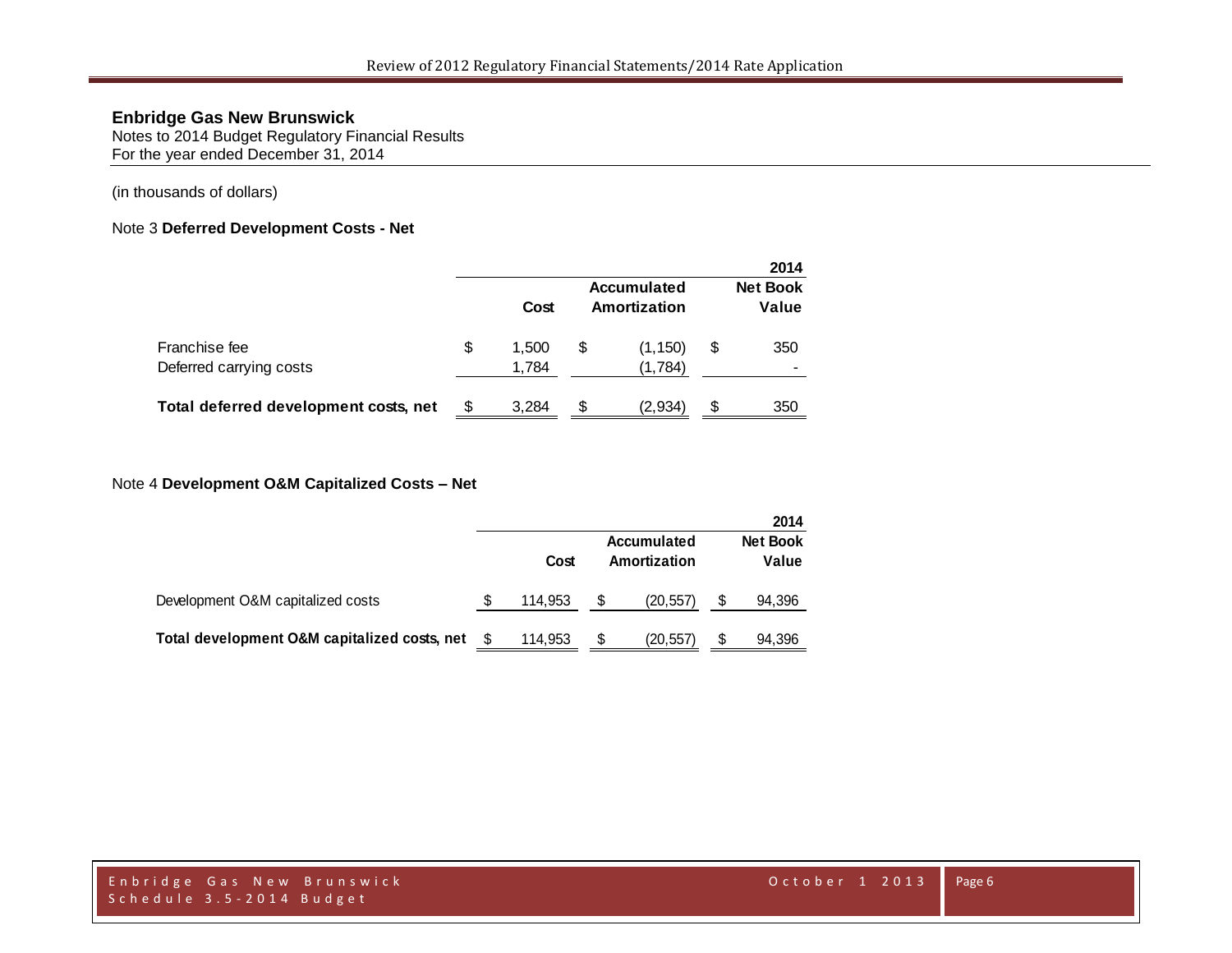Notes to 2014 Budget Regulatory Financial Results For the year ended December 31, 2014

(in thousands of dollars)

### Note 5 **Other Regulated Assets**

|                                |   | 2014   |
|--------------------------------|---|--------|
| Cash, & Short Term Investments | S | 13,950 |
| Accounts Receivable            |   | 12,866 |
| Long term receivable           |   | 4,279  |
| Inventory                      |   | 1,334  |
|                                |   | 32.429 |

Enbridge Gas New Brunswick **Enderson Controller and Controller** 2013 S c h e d u l e 3.5 - 2014 B u d g e t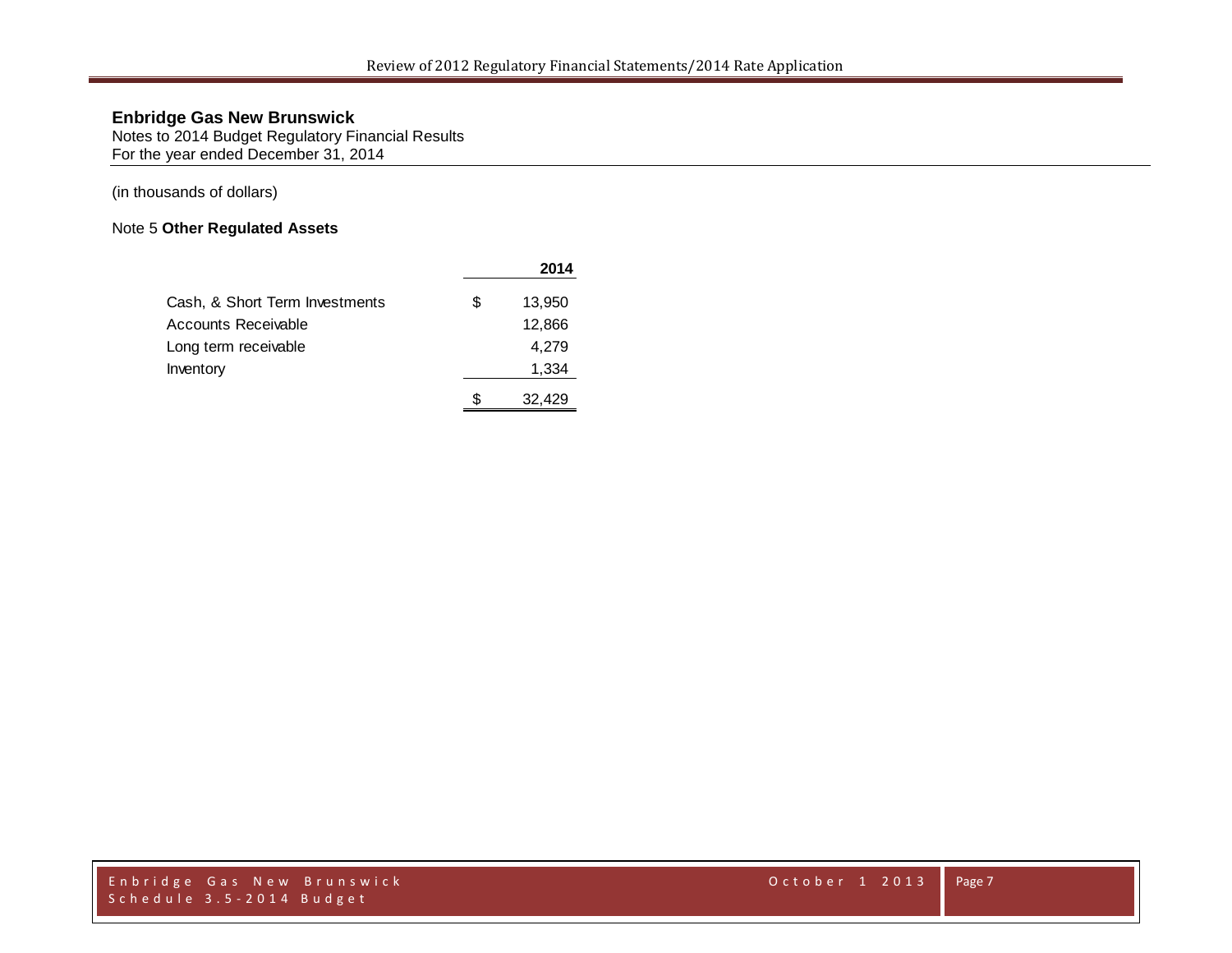Notes to 2014 Budget Regulatory Financial Results For the year ended December 31, 2014

#### (in thousands of dollars)

#### Note 6 **Long-term Advances from Associates and Affiliates**

|                                                         |                   |                      |               |               | 2014                |           |
|---------------------------------------------------------|-------------------|----------------------|---------------|---------------|---------------------|-----------|
|                                                         |                   |                      |               |               | <b>Cost of Debt</b> |           |
|                                                         | <b>Issue Date</b> | <b>Maturity Date</b> | <b>Amount</b> | Enbridge Inc. | <b>EGNB</b>         | Regulated |
| Promissory Note                                         | 30-Mar-05         | 30-Mar-15            | 6,000         | 5.04%         | 6.93%               | 6.04%     |
| Promissory Note                                         | 28-Dec-05         | 28-Dec-15            | 14,000        | 4.59%         | 6.53%               | 5.59%     |
| <b>Promissory Note</b>                                  | 19-Dec-06         | 19-Dec-16            | 18,000        | 4.82%         | 6.52%               | 5.82%     |
| <b>Promissory Note</b>                                  | 20-Dec-07         | 20-Dec-17            | 20,000        | 5.54%         | 5.85%               | 6.54%     |
| Promissory Note                                         | $9-Dec-09$        | $9-Dec-19$           | 15,000        | 4.63%         | 5.63%               | 5.63%     |
| Promissory Note                                         | 22-Sep-10         | 22-Sep-15            | 4,000         | 3.25%         | 4.25%               | 4.25%     |
| <b>Promissory Note</b>                                  | 30-Dec-11         | 30-Dec-21            | 14,000        | 3.50%         | 4.50%               | 4.50%     |
| <b>Promissory Note</b>                                  | $8 - Jan - 13$    | 8-Jan-20             | 7.500         | 3.67%         | 4.67%               | 4.67%     |
| <b>Promissory Note</b>                                  | 31-Dec-13         | 31-Dec-23            | 25,000        | 3.40%         | 4.40%               | 4.40%     |
| <b>Promissory Note</b>                                  | 30-Jun-14         | 29-Jun-24            | 5,000         | 3.80%         | 4.80%               | 4.80%     |
| <b>Promissory Note</b>                                  | 30-Dec-14         | 29-Dec-24            | 21,000        | 3.80%         | 4.80%               | 4.80%     |
| Total long term advances from associates and affiliates |                   |                      | \$<br>149,500 | 4.51%         | 5.66%               | 5.51%     |

Enbridge Gas New Brunswick **Enderson** October 1 2013 S c h e d u l e 3.5 - 2014 B u d g e t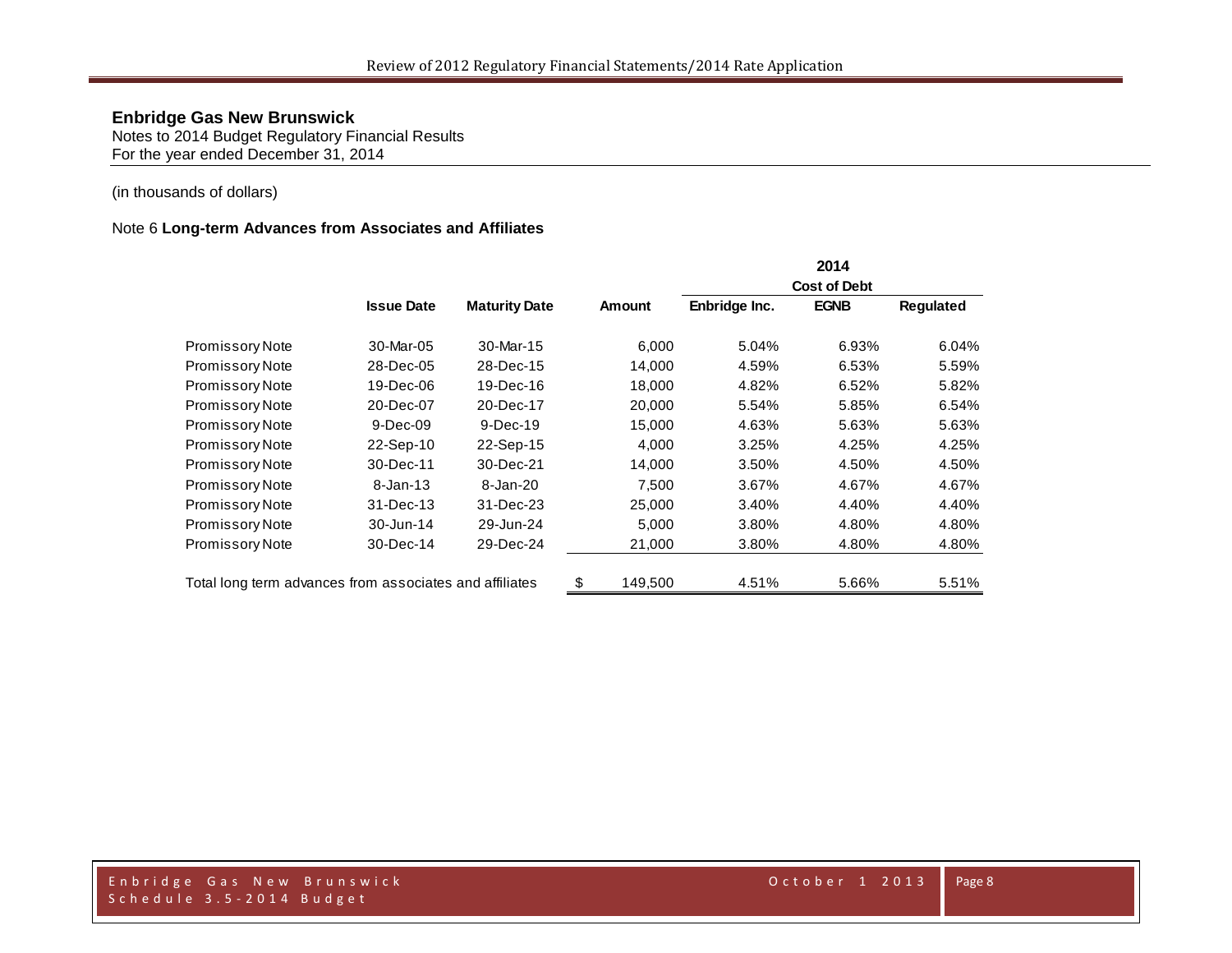Notes to 2014 Budget Regulatory Financial Results For the year ended December 31, 2014

(in thousands of dollars)

### Note 7 **Other Regulated Liabilities**

|                                                |   | 2014   |
|------------------------------------------------|---|--------|
| Due to affiliated companies                    | S | 11,750 |
| Accounts Payable                               |   | 10,072 |
| Long Term Payables                             |   | 3.061  |
| Long Term Deferred Post Employment Liabilities |   | 1,026  |
|                                                |   | 25,909 |

Enbridge Gas New Brunswick **Enderson Controller and Controller** 2013 S c h e d u l e 3.5 - 2014 B u d g e t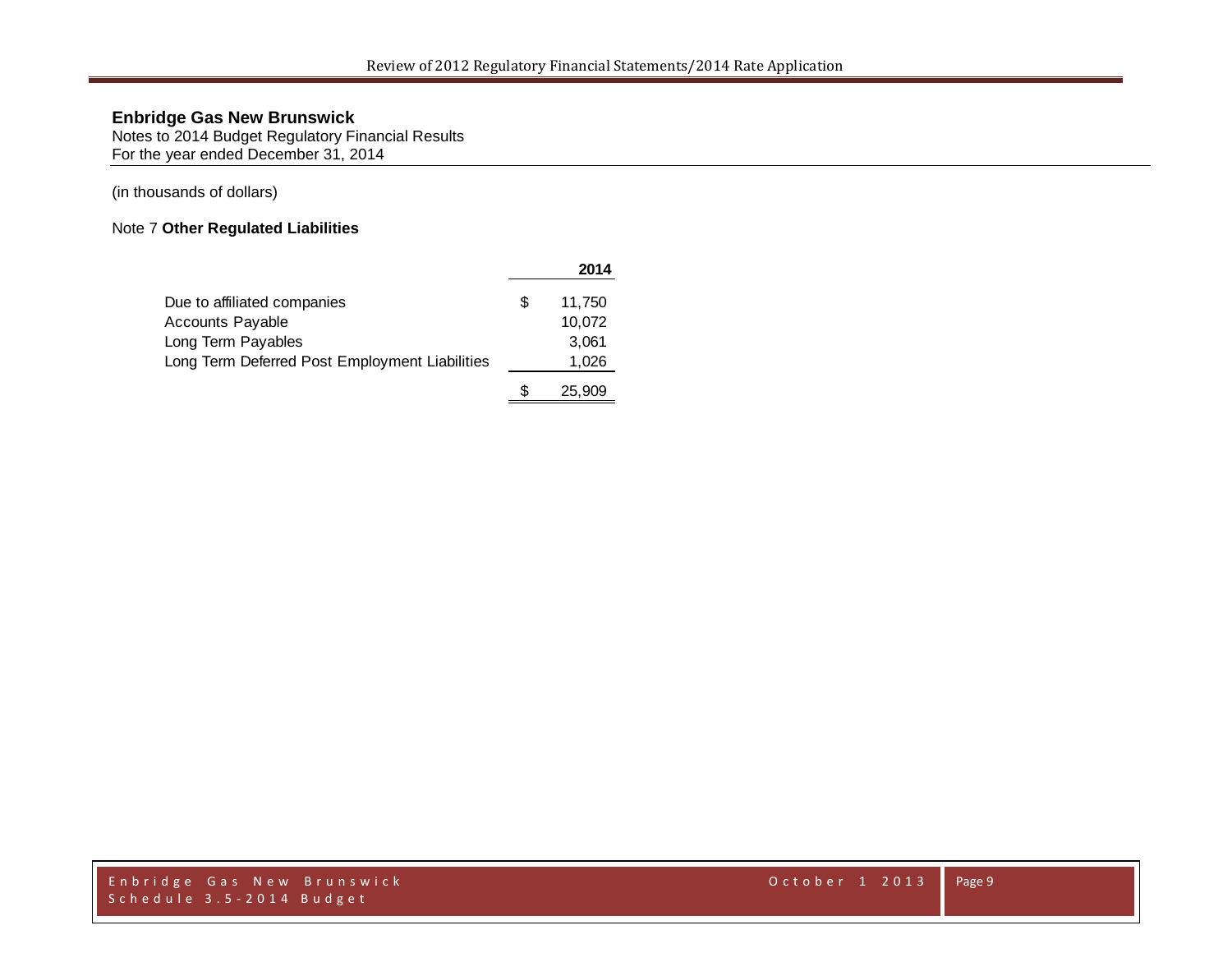Notes to 2014 Budget Regulatory Financial Results For the year ended December 31, 2014

### (in thousands of dollars)

### Note 8 **Operating Revenue**

### a**. Gas Distribution**

|                                                                                                                                                                                                                 | 2014 |                                                    |                                          |                                             |
|-----------------------------------------------------------------------------------------------------------------------------------------------------------------------------------------------------------------|------|----------------------------------------------------|------------------------------------------|---------------------------------------------|
|                                                                                                                                                                                                                 |      | <b>Revenue</b>                                     |                                          | <b>Customers Throughput</b><br>TJs          |
| <b>Small General Service (SGS)</b><br>Mid-General Service (MGS)<br>Large General Service (LGS)<br><b>Contract General Service (CGS)</b><br>Industrial Contract General Service (ICGS)<br>Off-Peak Service (OPS) | \$   | 12,409<br>13,426<br>9,252<br>6,430<br>6,897<br>201 | 10,252<br>1,534<br>413<br>94<br>10<br>15 | 930<br>986<br>1,139<br>1.147<br>2,128<br>73 |
| Total                                                                                                                                                                                                           | S    | 48,615                                             | 12,318                                   | 6,403                                       |

1 Terajoule (TJ) = 1,000 Gigajoules (GJ)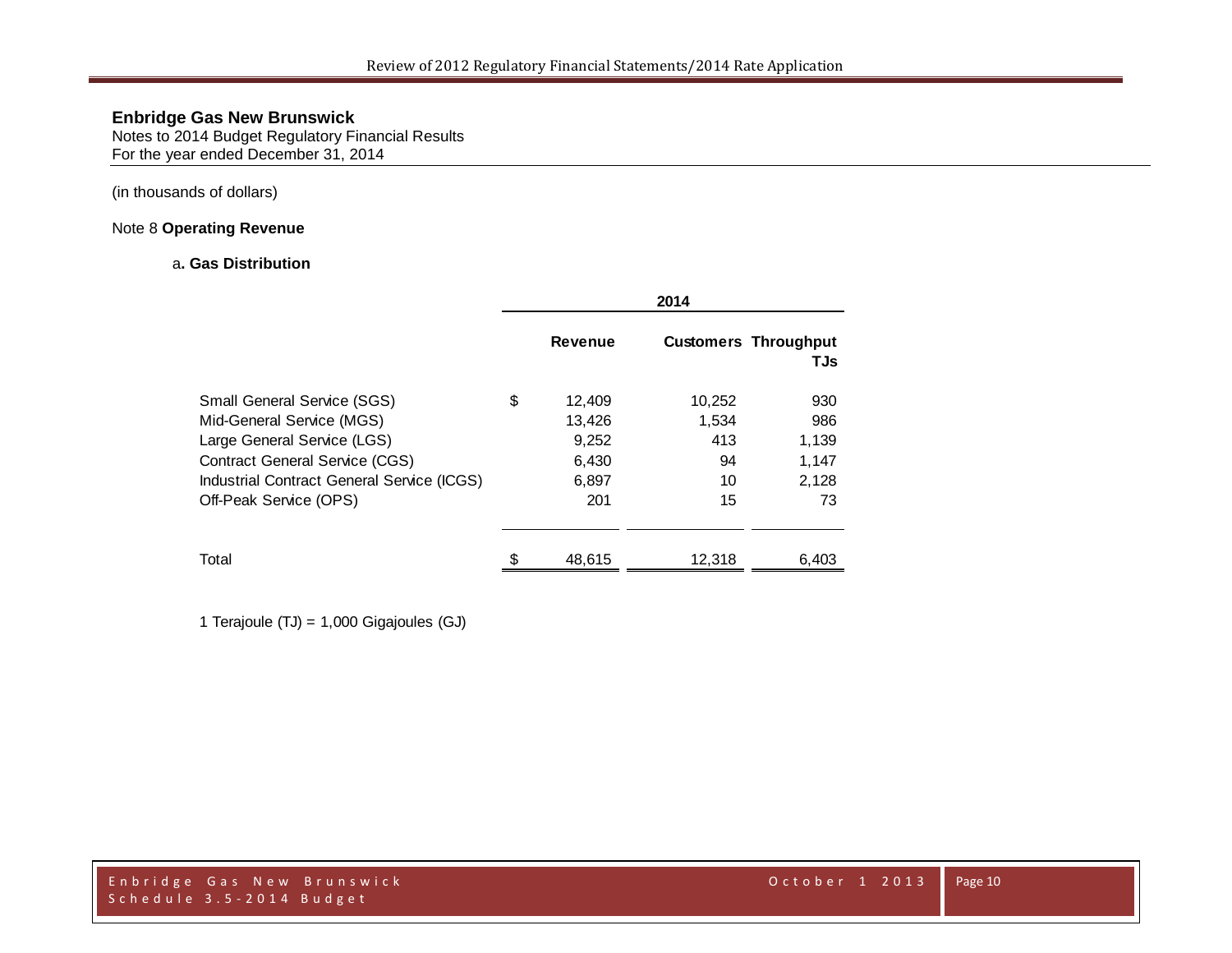Notes to 2014 Budget Regulatory Financial Results For the year ended December 31, 2014

(in thousands of dollars)

### Note 8 **Operating Revenue (continued)**

#### **b. Miscellaneous**

|                                                             |    | 2014     |
|-------------------------------------------------------------|----|----------|
| Agent billing and collection<br>Other miscellaneous revenue | S. | 174<br>ჩ |
| <b>Total miscellaneous</b>                                  |    | 180      |

#### **Details of Agent Billing and Collection Revenue**

(in dollars)

|                                            | 2014          |
|--------------------------------------------|---------------|
| Small General Service (SGS)                | 137,008<br>S. |
| Mid-General Service (MGS)                  | 21,023        |
| Large General Service (LGS)                | 12,635        |
| <b>Contract General Service (CGS)</b>      | 2,521         |
| Industrial Contract General Service (ICGS) | 413           |
| Off-Peak Service (OPS)                     | 719           |
| Total agent billing and collection revenue | 174.319       |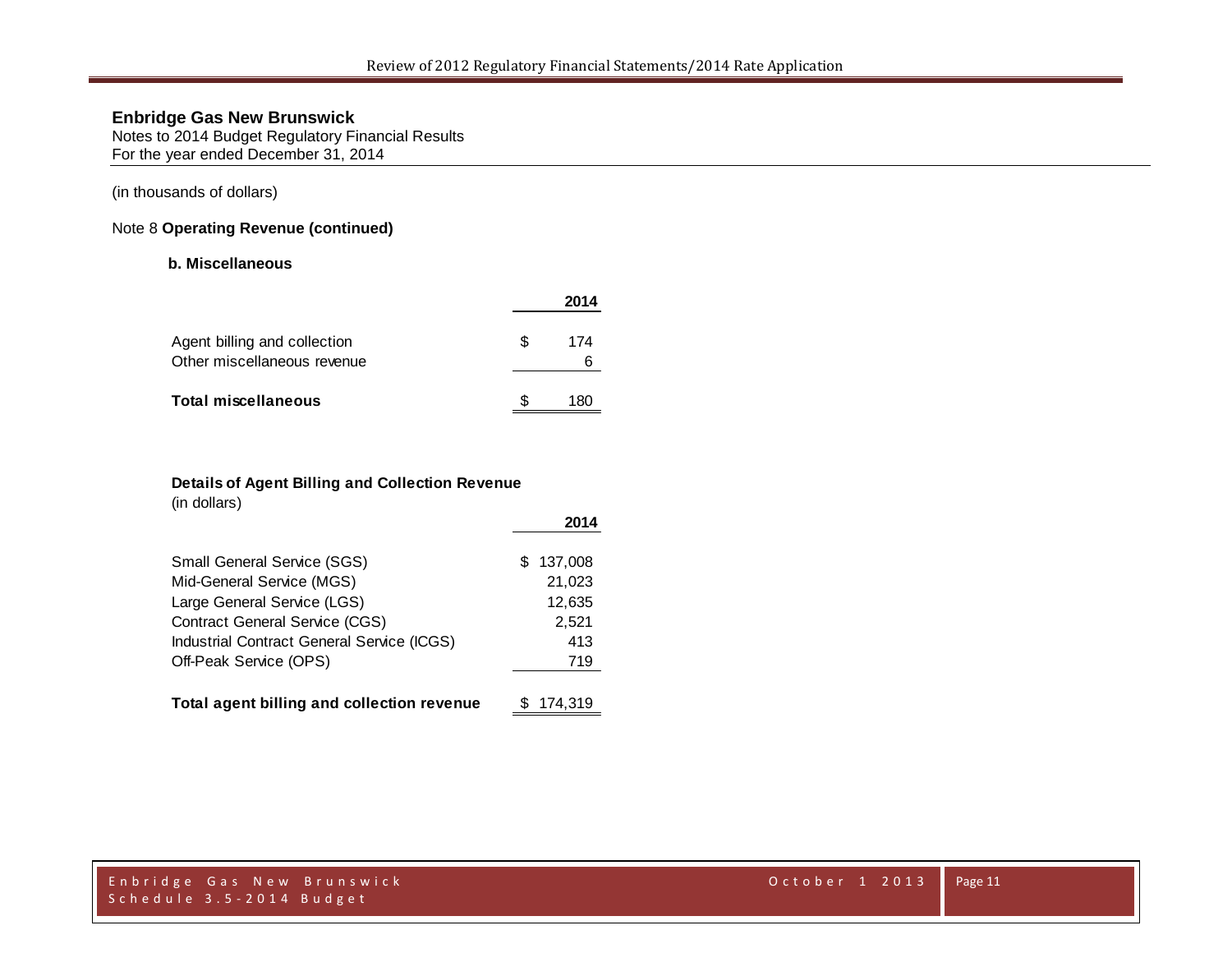**2014**

# **Enbridge Gas New Brunswick**

Notes to 2014 Budget Regulatory Financial Results For the year ended December 31, 2014

### (in thousands of dollars)

### Note 9 **Operating and Maintenance Expenses**

| Corporate management                      | \$<br>2,317  |
|-------------------------------------------|--------------|
| Corporate administration                  | 1,147        |
| Financial reporting                       | 934          |
| Information technology                    | 1,192        |
| Regulatory & upstream                     | 1,057        |
| Sales & marketing                         | 1,860        |
| Distribution & maintanance                | 5,510        |
| Customer care                             | 1,149        |
| Human resources                           | 3,120        |
| Gas transportation and related activities | 2,134        |
|                                           |              |
| Total                                     | 20,420       |
|                                           |              |
| Capitalized to:                           |              |
| Property, plant & equipment               | 5,678        |
| Development O&M capitalized costs         |              |
|                                           |              |
| <b>Total capitalized</b>                  | 5,678        |
| Total                                     | \$<br>14,742 |

# **Enbridge Gas New Brunswick**

|                          | Enbridge Gas New Brunswick |
|--------------------------|----------------------------|
| Schedule 3.5-2014 Budget |                            |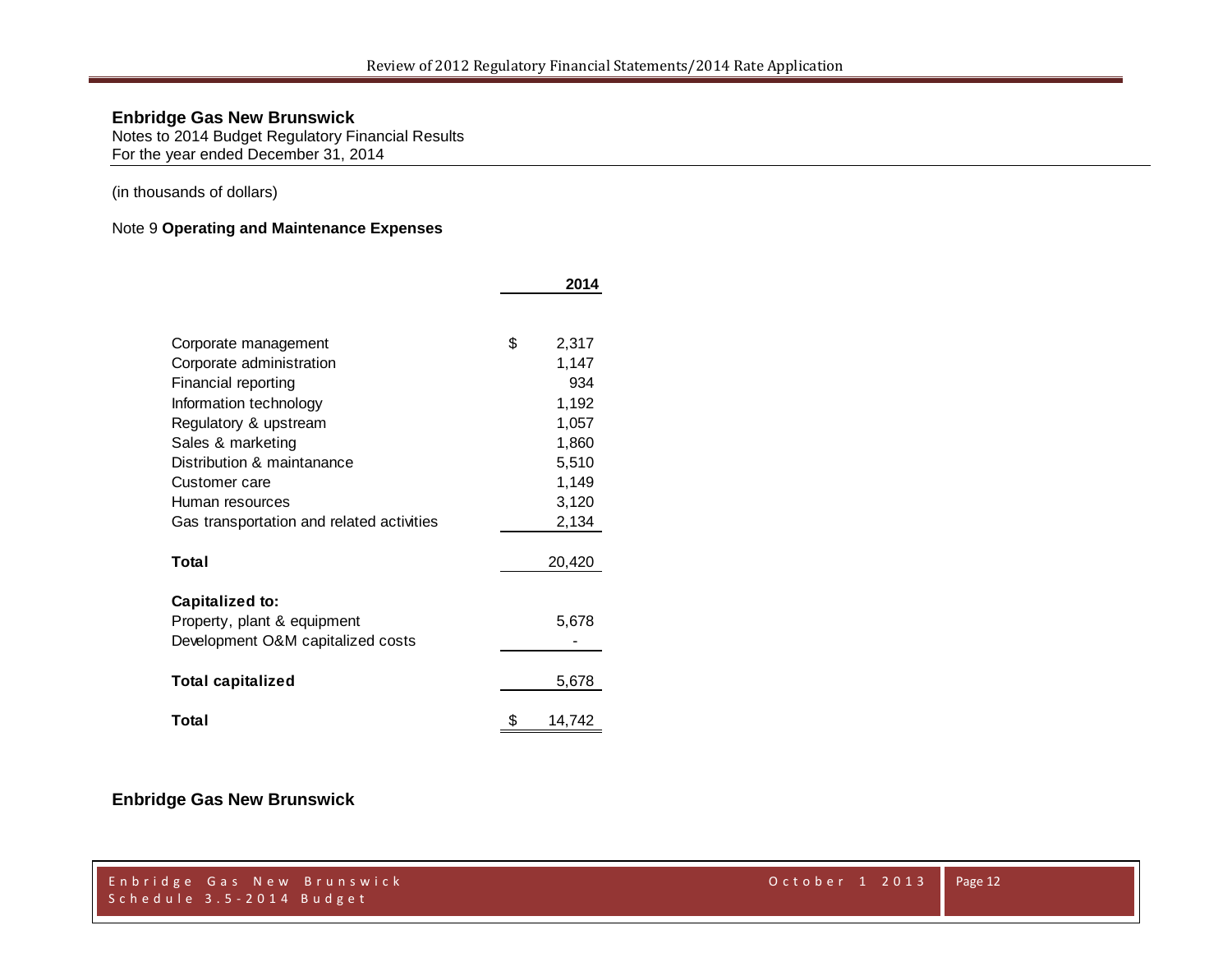Notes to 2014 Budget Regulatory Financial Results For the year ended December 31, 2014

(in thousands of dollars)

#### Note 10 **Interest on Amounts Due to Associates & Affiliates and Other Interest**

|                                                                                                    |   | 2014  |
|----------------------------------------------------------------------------------------------------|---|-------|
| Interest on long-term debt<br>AIDC - allowance for funds used during construction (debt component) | S | 8.412 |
| Total interest on amounts due to associates & affiliates and other interest                        |   | 8.414 |

### Note 11 **Regulated Return on Equity**

|                                                                                                      |     | 2014   |
|------------------------------------------------------------------------------------------------------|-----|--------|
| Regulated return on equity<br>AEDC - allowance for funds used during construction (equity component) | \$. | 13.541 |
| Total regulated return on equity                                                                     |     | 13.543 |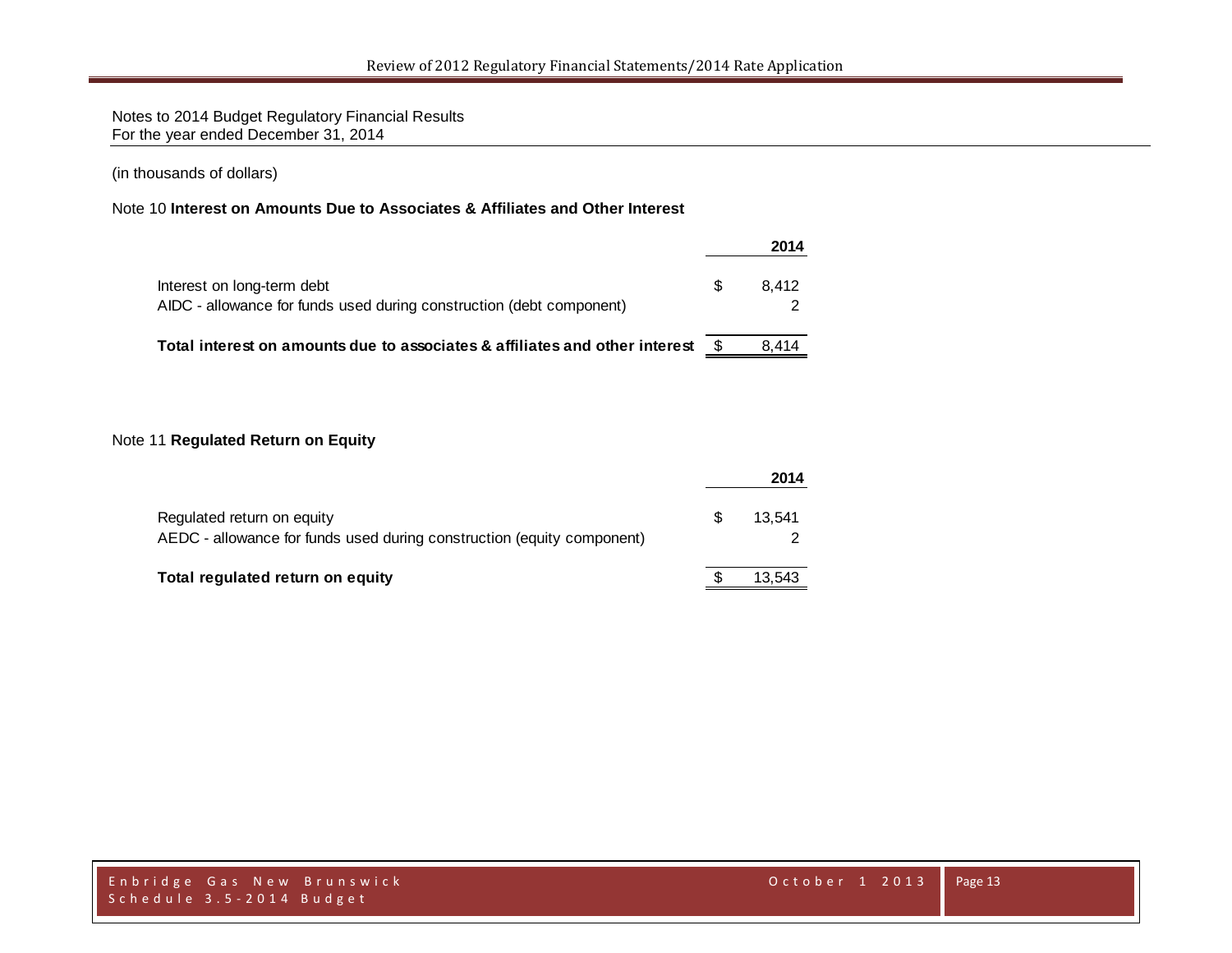Notes to 2014 Budget Regulatory Financial Results For the year ended December 31, 2014

#### (in thousands of dollars)

#### Note 12**Rate Base for Regulatory Purposes**

|                                                                             | 2014                                  |
|-----------------------------------------------------------------------------|---------------------------------------|
| Property, plant & equipment                                                 |                                       |
| Cost<br>Accumulated amortization<br><b>Net</b>                              | \$<br>233,689<br>(54, 581)<br>179,108 |
| Deferred charges                                                            |                                       |
| Franchise fee, at cost<br>Accumulated amortization<br><b>Net</b>            | 1,500<br>(1, 150)<br>350              |
| Development O&M capitalized costs<br>Accumulated amortization<br><b>Net</b> | 114,953<br>(20, 557)<br>94,396        |
| Deferred carrying costs, at cost<br>Accumulated amortization<br><b>Net</b>  | 1,784<br>(1,784)                      |
| Deferral account                                                            |                                       |
| <b>Total deferred charges</b>                                               | 94,746                                |
| <b>Term deposit</b>                                                         | 2,959                                 |
| <b>Working capital allowance</b>                                            | 1,407                                 |
| Total rate base                                                             | \$<br>278,220                         |
| Average rate base                                                           | \$<br>277,450                         |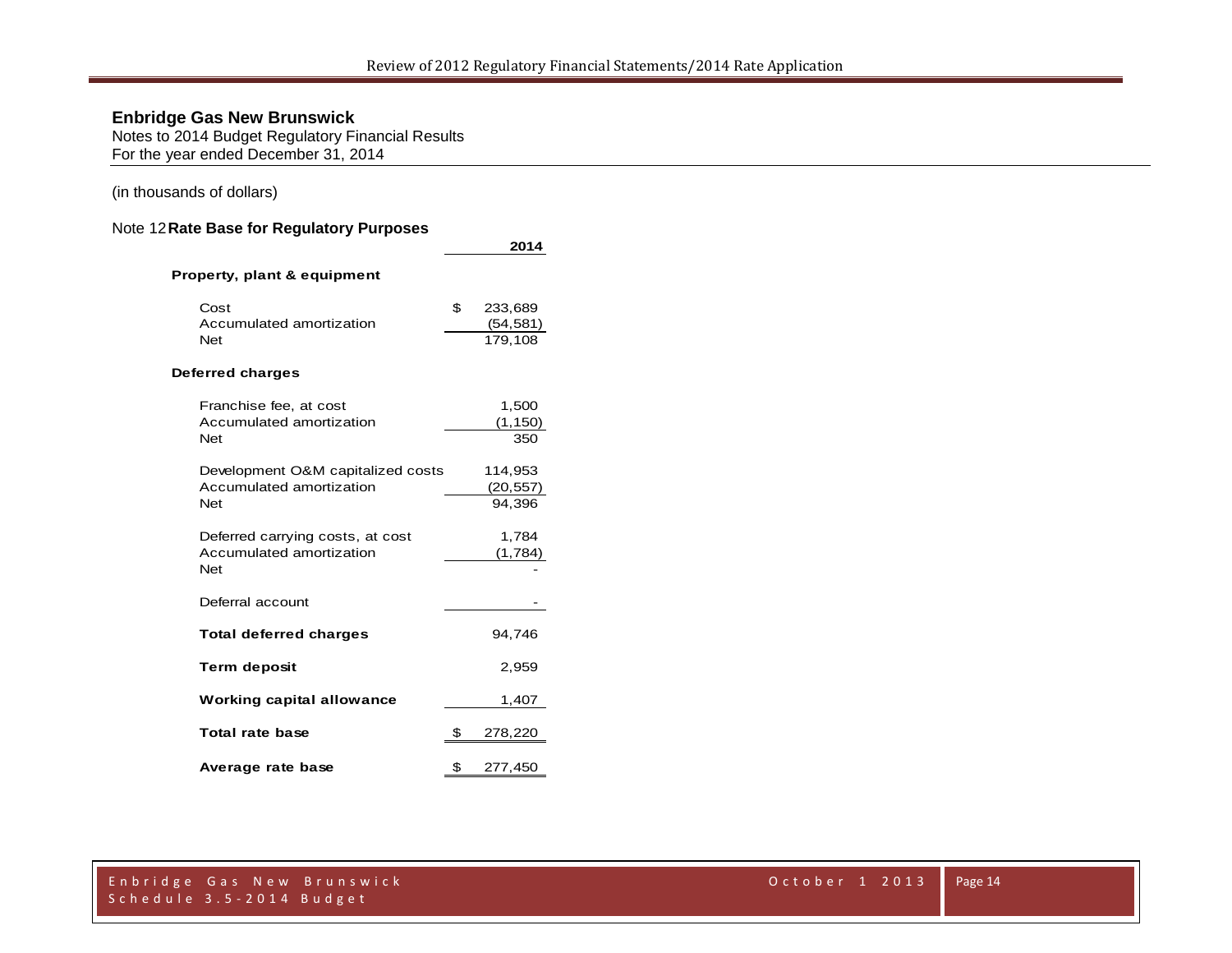Notes to 2014 Budget Regulatory Financial Results For the year ended December 31, 2014

#### (in thousands of dollars)

#### Note 13 **Capital Structure for Regulatory Purposes**

|                          |    | 2014               |
|--------------------------|----|--------------------|
| <b>Capital structure</b> |    |                    |
| Long-term debt<br>Equity | \$ | 149,500<br>134,233 |
| Total                    | S  | 283,733            |

#### **Capital structure percentage**

| Long-term debt | 52.69%  |
|----------------|---------|
| Equity         | 47.31%  |
| Total          | 100.00% |

#### **Capital structure average percentage for regulatory purposes**

| Long-term debt | 55.00%  |
|----------------|---------|
| Equity         | 45.00%  |
| Total          | 100.00% |

#### **Weighted cost of capital for regulatory purposes**

| Long-term debt | 3.04% |
|----------------|-------|
| Equity         | 4.91% |
| Total          | 7.95% |